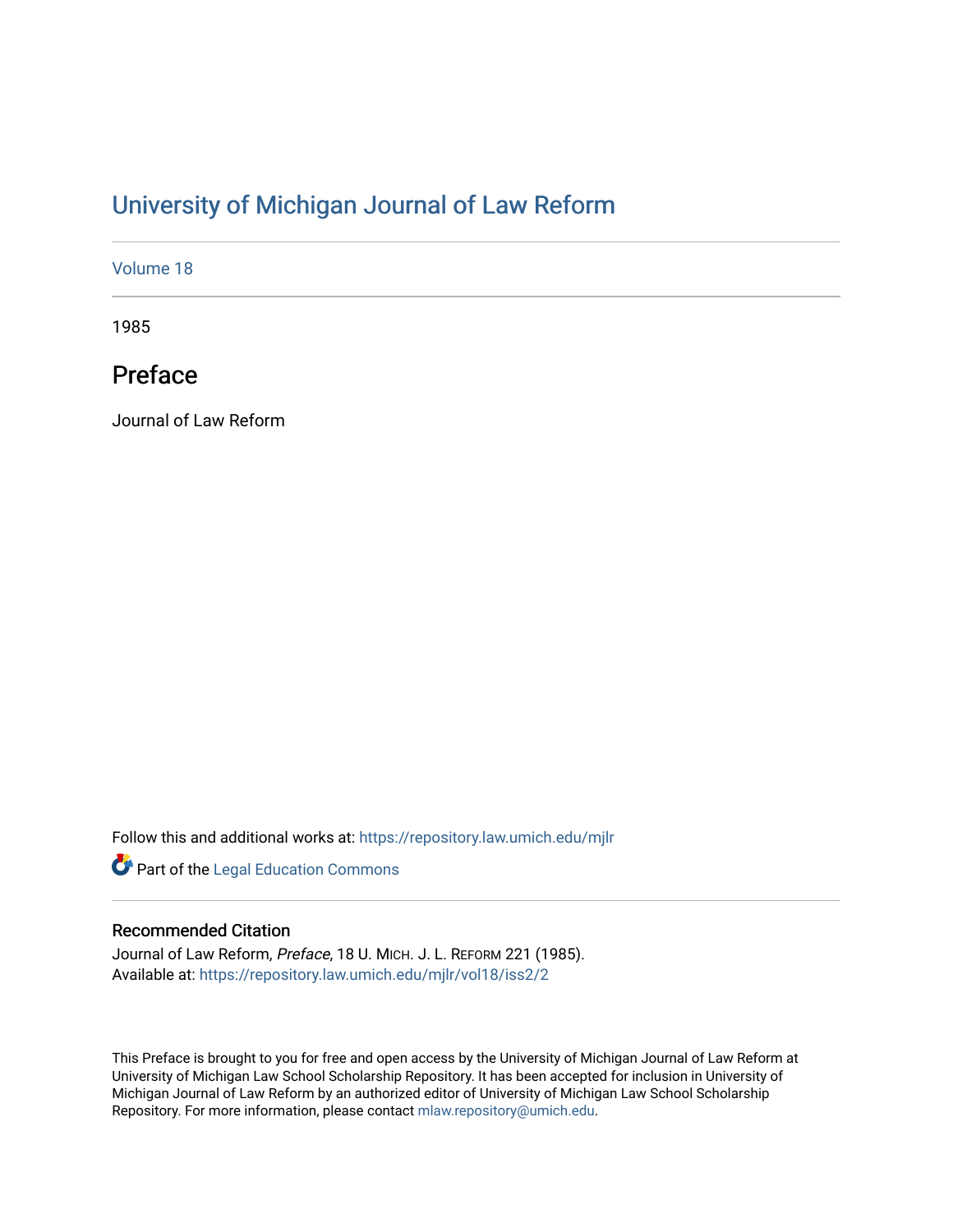#### **PREFACE**

Many law students spend a considerable amount of time thinking about legal education. Their views about whether and to what extent faculty members think about legal education vary with their law school experiences and their ability to envision the cumulative law school experience from a perspective other than that of student. Faculty thinking about legal education leads to modifications in the curriculum. It also influences the ways that faculty members organize both the content and the presentation format of their courses. Further, faculty thinking about legal education pervades relations between faculty and students.

The collection of essays in this issue of the *University of Michigan Journal of Law Reform,* representing *some* thoughts of Michigan Law School faculty members, resulted from several independent threads. Faculty members have, individually, expressed concerns about their teaching and about students' experiences in law school. The faculty have recently reviewed the curriculum and have formulated plans for modifications in courses, course sequences, and portions of the total curriculum. Students have also recently expressed concerns about legal edu cation. For example, the Student Senate Speaker Series for the 1984-85 school year focused on legal education, the Senate reinstituted an award for quality teaching, and students formed a committee to assist in the recruitment of minority and women faculty members. Several faculty members, including several writing in this issue, have written about legal education in the past, including Sandalow, Allen, Brown, Conard, Pepe, Watson, and J.B. White. Faculty members who discuss some of their ideas about legal education publicly for the first time within these pages are Joiner, Payton, Sax, M. White, and Whitman.

Several ideas pervade this collection of essays as well as discussions with faculty members who were unable to write for this issue. These essays illustrate the influence of varying views of lawyers' roles on perceptions of the purposes and effects of legal education. Some authors focus on one specific role, such as the lawyer as advocate, negotiator, or drafter of legal documents. Other authors present a broader image of the lawyer as planner, applying varied skills to solve a client's present problem or prevent a possible future problem; for instance, Payton discusses the importance of using peripheral vision to perceive and pre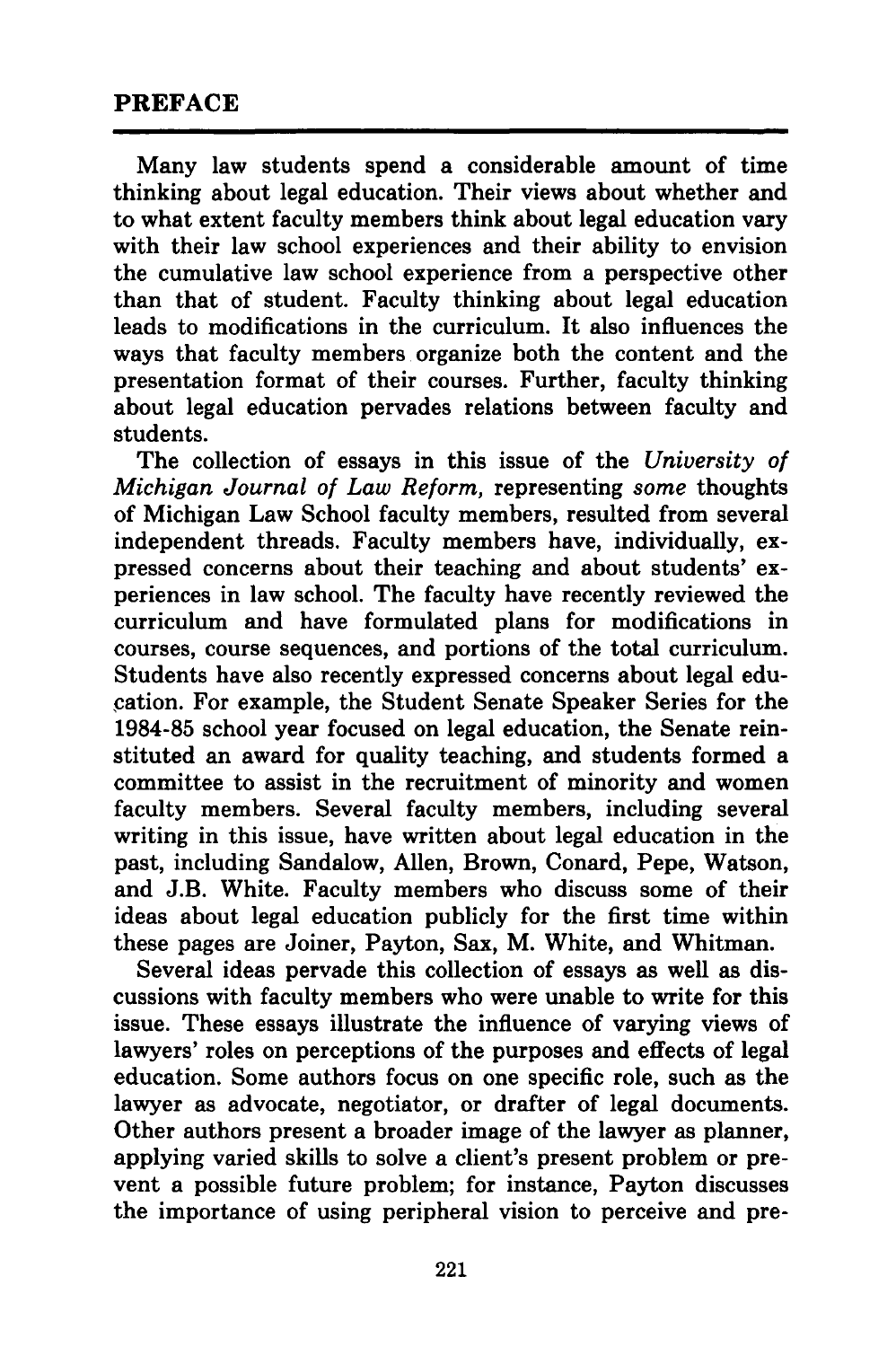vent potential problems. The lawyer as participant in a system for settling disagreements appears several times. Watson discusses dispute resolution through negotiation and arbitration. Pepe addresses students' abilities to handle personal responses and professional responsibilities to clients as well as procedural aspects of the court system. Joiner discusses the ethical obligations of lawyers engaged in litigation. J.B. White explores the process of learning to develop theories applicable to classes of disputes and to specific lawsuits. The lawyer as policy maker is also represented. Examples include M. White's analysis of ways that lawyers use a knowledge of economics in making policy decisions and Sax's inference that an understanding of the relationships between water law and other areas of the law affects policy choices. Whitman's view of her students as people who will soon exercise considerable power implies that lawyers make choices, whether within or outside the formal policy formation institutions, that influence society. Conard argues that lawyers with social science training will shape policy decisions through their contributions to knowledge about the legal system and its affects on the broader social system.

Some concern for the methods of instruction appears in this collection of essays: Allen's presentation of one way to use the computer as an instructional tool, Watson's discussion of ways that professors can guide students through the conflicts that may occur within a negotiation setting, Whitman's concern for the development of students' sense of themselves within their legal roles and personas, and J.B. White's concern for dialogue between students and faculty. Curriculum content also receives attention. Allen's pervasive concern with the use of clear legal language suggests that instruction in drafting skills belongs in the curriculum. Attention to drafting skills complements the concern for students' ability to make reasoned policy decisions, expressed by Payton's focus on purposive decision making and by M. White's point that future policy makers need to understand methods of economic analysis. Pepe's discussion of clinical programs and Joiner's concern that professors include extensive consideration of professional ethics within courses dealing with adversarial situations illustrate curricular attention to the courtroom. Shifting the focus from current concerns, Brown provides a historical perspective on the expanding range of curricular offerings, changes that result from faculty research interest but also from external forces, such as the availability of research support and developments in society and the legal system.

Several topics discussed with faculty members are missing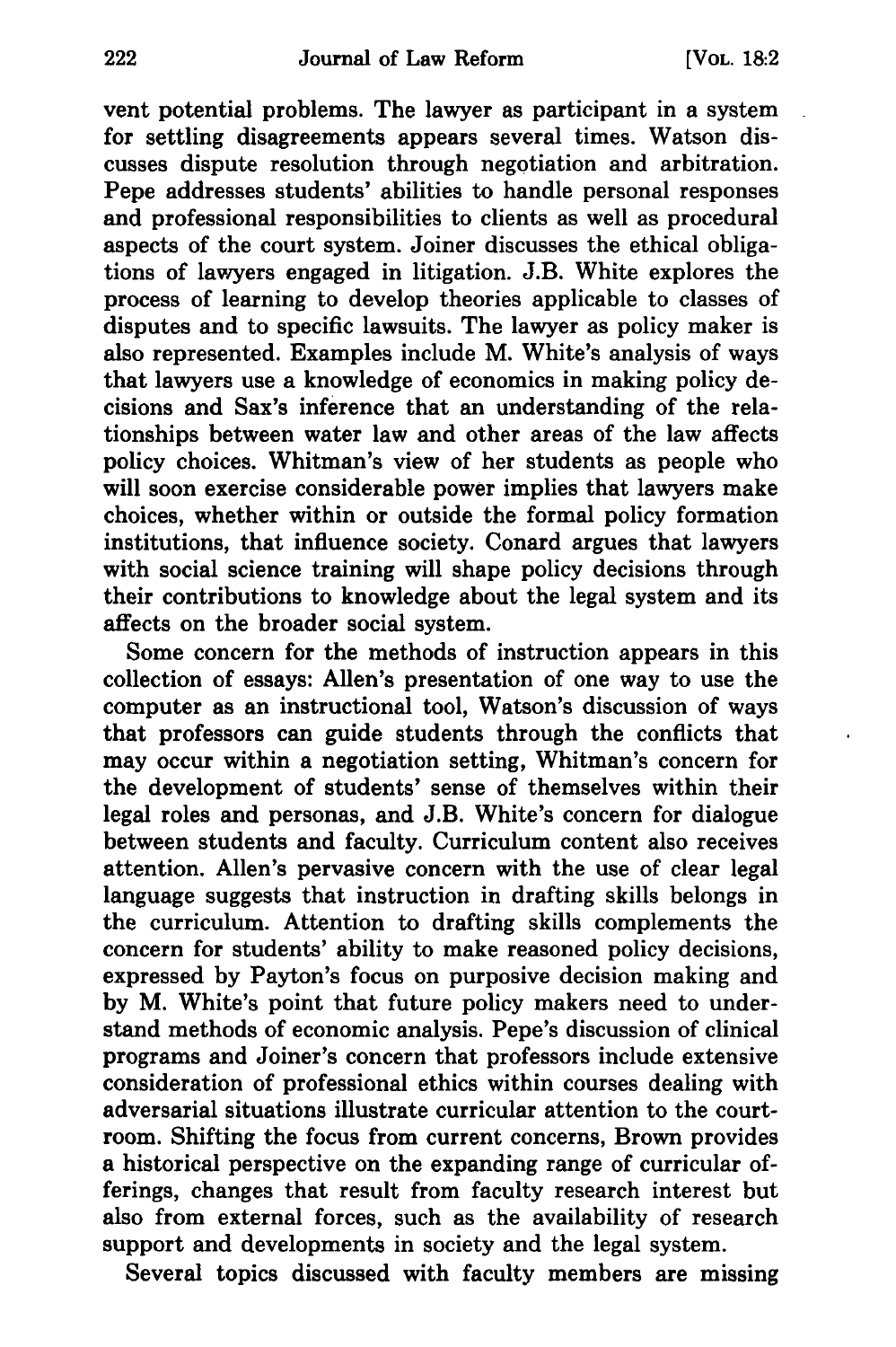from this collection. Perhaps the most pervasive among faculty and the most difficult to communicate to students is that students have considerable responsibility for their own learning. This sense of the importance of the students' contributions to legal education finds expression in varied faculty perceptions: that students who initiate learning activities, such as independent study, develop greater facility at research and legal analysis; that the specific combination of students within a class can either stimulate discussion or dampen the efforts of the most enthusiastic professor; and that students do participate in the conversation that constitutes both legal education and the common law. Other missing topics include the importance to students' legal education of the knowledge that they bring to law school and students' reluctance to recognize that their prior knowledge is applicable to legal problems; the relationship between the law school and other academic units within the university; and the recurring need to review the relative merits of and methods for presentation of information, development of analytic skills, and development of practical skills.

Other potential concerns about legal education are notable for their absence from these essays and faculty discussions. For example, while some inferences can be drawn from the essays about faculty members' assumptions, the essays contain no discussion of ways that students learn, whether students with prior professional careers encounter different problems in studying the law than students entering law school right from college, or the relationship between course offerings and students' eventual career paths.

This collection of essays is offered not as a finished product but as part of an on-going discussion among faculty, between faculty and students, and between Michigan faculty and others concerned with legal education. It is our hope that this collection will convey to students that faculty members take seriously their responsibility to provide a comprehensive, quality legal education, to individual faculty members that other faculty are thinking about similar issues, and to faculty at other schools that several ideas about legal education are being explored by Michigan faculty members.

*The Editorial Board*